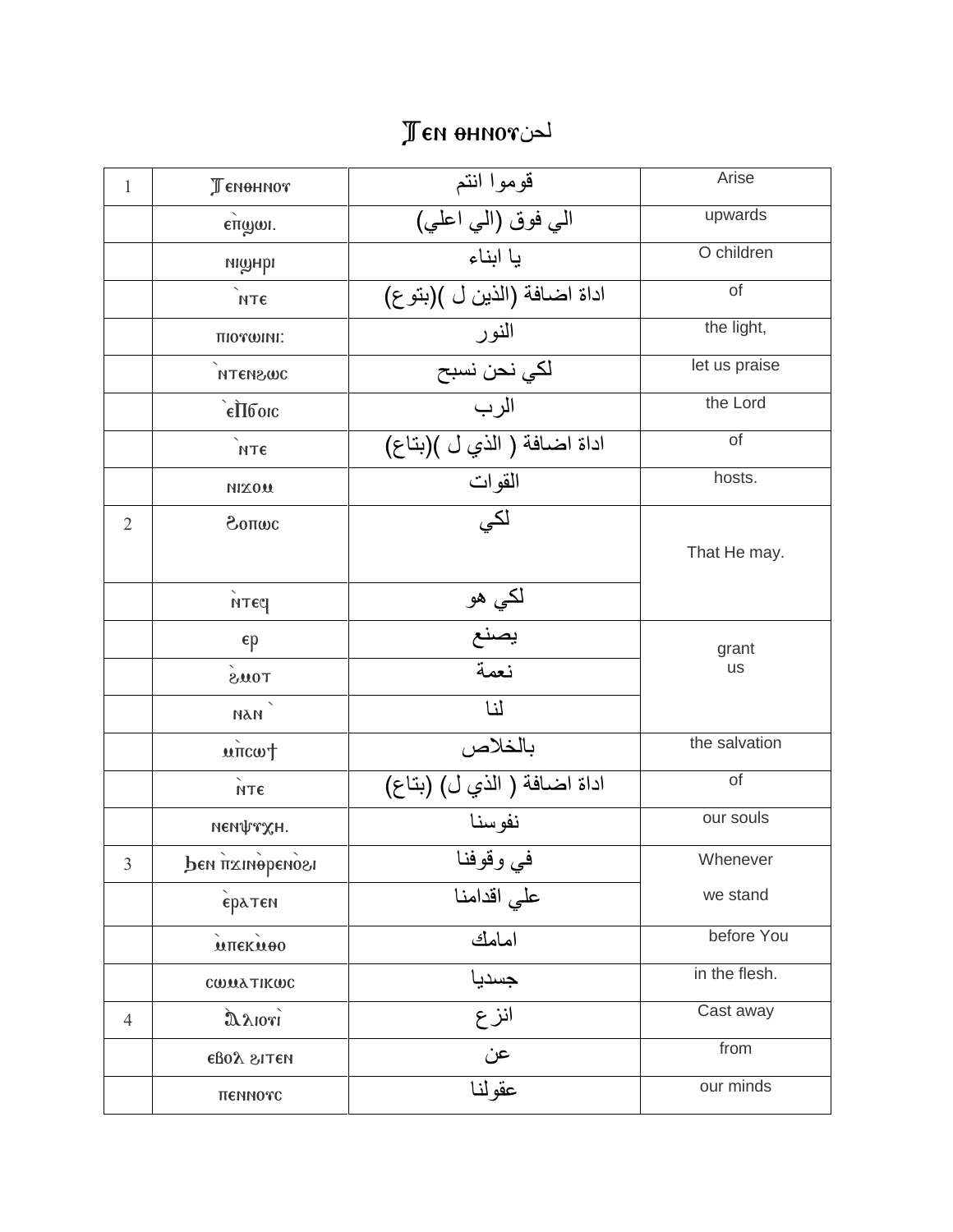|   | <b>MINTSITM</b>                        | النوم                       | the slumber     |
|---|----------------------------------------|-----------------------------|-----------------|
|   | NTE.                                   | اداة اضافة ( الذي ل) (بناع) | of              |
|   | <b>TeBgy</b>                           | الغفلة                      | Sleep           |
| 5 | <b>UOI NAN</b>                         | اعطنا                       | Grant us        |
|   | Пбок                                   | يارب                        | O Lord,         |
|   | потметресерптифии                      | <mark>ابقاظ ( بقظة)</mark>  | Sobriety        |
|   | <b>SOLIMC</b>                          | لکي<br>لکي نحن              | that            |
|   | <b>мтенка</b> †                        |                             | we may know     |
|   | <b>ІЗОИЭТИ</b>                         | نقف                         | how to stand    |
|   | ератем                                 | على اقدامنا                 |                 |
|   | <b>ИПЕКИОО</b>                         | امامك                       | before You      |
|   | uipnar                                 | بالوقت                      | at times        |
|   | МТЄ                                    | اداة اضافة (الذي ل) (بتاع)  | of              |
|   | тпросетхн.                             | الصلاة                      | prayer.         |
| 6 | <b>SorO</b>                            | ٯ                           | And             |
|   | мтємоторп                              | لک <i>ي</i> نحن نرسل        | ascribe         |
|   | NAK                                    | ألك                         | unto You        |
|   | $\bar{\phantom{a}}$<br>$\epsilon$ πώωι | الىي فوق ( الىي العلو)      |                 |
|   | <b>NT202020514</b>                     | التمجيد<br>الذي يليق        | the befitting   |
|   | єтєрпрепі:                             |                             | glorification,  |
|   | 5000                                   | و                           | and             |
|   | птенудуні                              | لكي نحن نفوز (ننال)         | win             |
|   | $\overline{\phantom{a}}$<br>επχω εβολ  | الغفران                     | the forgiveness |
|   | МТЄ                                    | اداة اضافة ( الذي ل) (بناع) | of              |
|   | иєммові                                | خطايانا                     | our many sins   |
|   | $f$ тощ.                               | الكثيرة                     |                 |